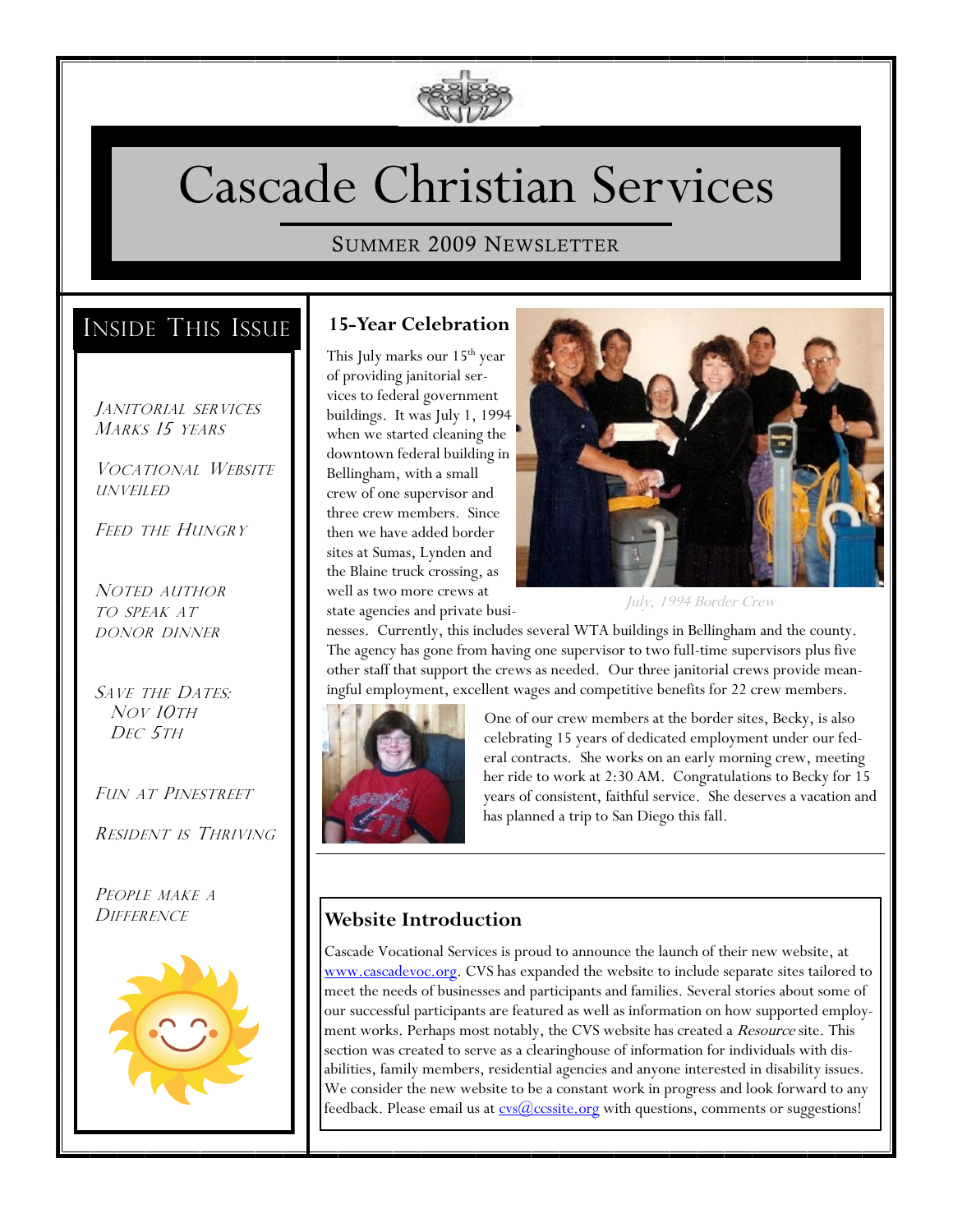#### CASCADE CHRISTIAN SERVICES

# SAVE THE DATES FOR ENRICHING ACTIVITIES

# NOTED AUTHOR FOR NOV 10TH DINNER



#### JEANNE DAMOFF TO SPEAK AT DONOR DINNER

Jeanne Damoff, author of the 2008 publication, "Parting the Waters," will be the featured speaker at our annual donor and staff appreciation dinner. This event will be held Nov  $10<sup>th</sup>$  at the Sonlight Community CRC in Lynden. "Parting the Waters" chronicles the Damoff family's journey to finding beauty in brokenness. A sought after speaker for over 20 years, Damoff brings a special message for anyone whose life didn't turn out quite the way they expected. She will be appearing at other venues in the area as well. Watch the media for details.

Check out her website: <http://www.jeannedamoff.com/>

See the ad for her book:

http://www.christianbookvideos.com/tag/jeanne-damoff/

## FRONT STREET CHRISTMAS

Whatcom County musicians will again tout their talent at the Christmas themed concert sponsored by Cascade Christian Services. Starting at 4:30 PM on December 5<sup>th</sup>, the concert will take place at the First Christian Reformed Church in Lynden prior to the annual lighted Christmas parade. The concert was well received last year. "It is a wonderful way to usher in the Christmas Season," one attendee reported. A new slate of musical numbers is being planned and the Dutch Christmas treat, ollie bollen, will be served after the concert. Ollie bollen sales benefit the activities funds for our homes residents. Families are encouraged to start a Christmas tradition by attending each year.

## FEED THE HUNGRY

It was a perfect fit for Bellingham Food Bank Farm.

When it became clear that Cascade Gardens was not a viable project for the agency, we leased the land, greenhouses, and outbuildings to Bellingham Food Bank Farm. The timing couldn't have been better. Now, Cascade Christian Services is a part of the several organizations noted as contributing to the cause of feeding the many hungry people of Whatcom County. Check out a recent Bellingham Herald article:

[http://www.bellinghamherald.com/727/](http://www.bellinghamherald.com/727/story/1037481.html?story_link=email_msg) [story/1037481.html?storylink=email\\_msg](http://www.bellinghamherald.com/727/story/1037481.html?story_link=email_msg)



# TROLLEY THANKS

Special thanks to John and Arlis Bosman for arranging, coordinating, scheduling and working trolley runs from parking to the Northwest Washington Fairgrounds in August. John felt there was opportunity for an agency fundraiser and publicity at the fair, so he asked and was offered \$1,700 to run the trolley. John and Arlis also provided caps with the agency name on them to increase CCS exposure. Appreciation goes to the tractor drivers and trolley conductors who signed up, starting Monday at 7AM and ending Saturday at 11PM.

Cheryl Martello John & Arlis Bosman Cornie & Darlene Timmermans Lan Totten Ed & Twyla VanderHaak Lauren Huleatt Gerald & Sue VanLoo Nels Kalhovde Gerrit & Pam Starkenburg Phil Kornelis Gordon & Marilyn Stremler Randy Cienfuegos Jeff Davis Rich & Linda Bosman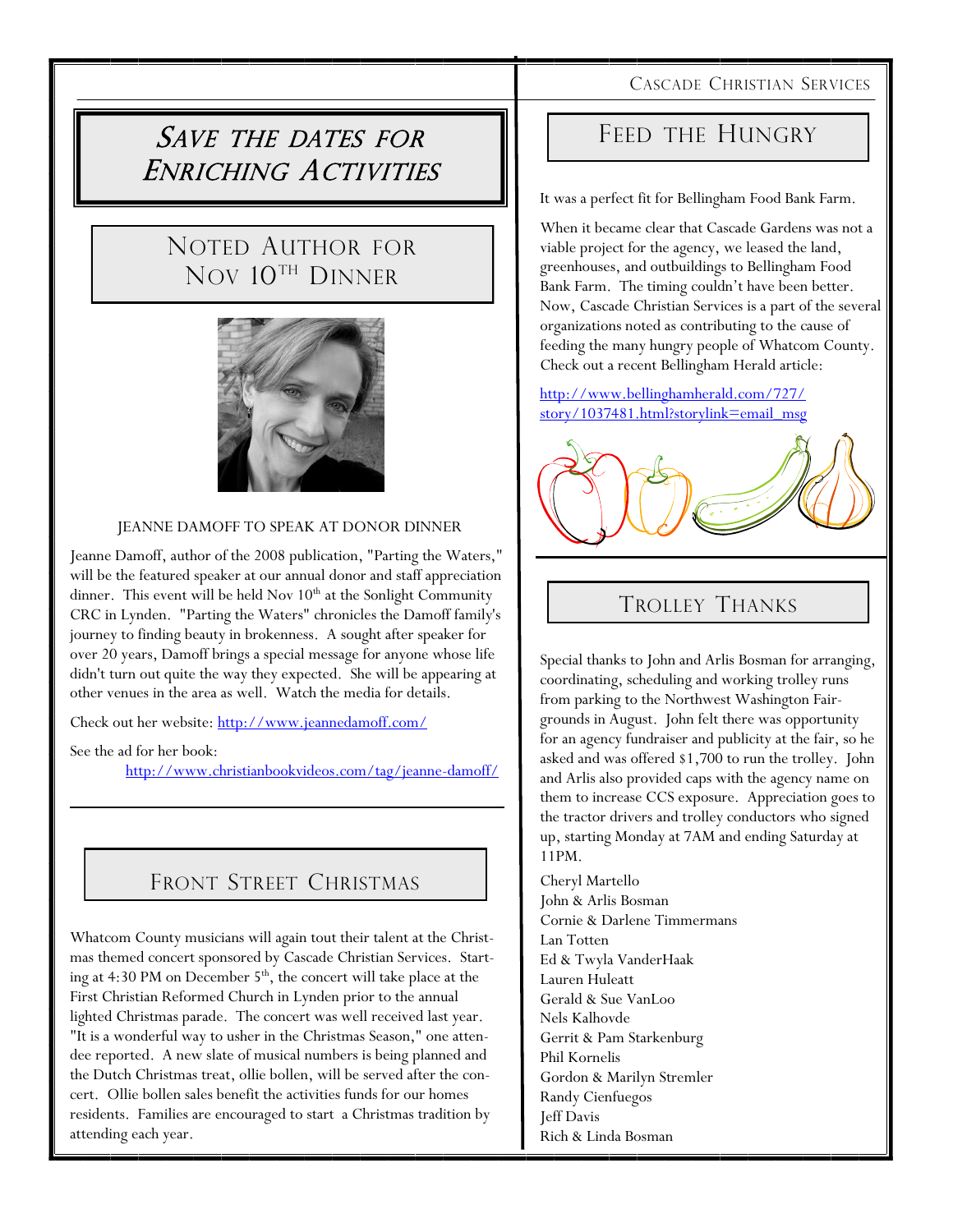CASCADE CHRISTIAN SERVICES

# A PINESTREET WELCOME

#### It's fun at Pinestreet Home

Troy moved into Pinestreet home on May 7<sup>th</sup> from the Bow area. Troy grew up in Bellingham, attended and graduated from



Troy on the Phone

Bellingham High school. His hobby is collecting: baseball cards, football cards and stamps. Some of his other interests are visiting the library, which is now around the corner, and camping. He works three days a weeks at Auntie Anne's Pretzels in the Bellis Fair Mall. His duties consist of cleaning, sweeping and mopping; however, he really likes making the dough for those delicious pretzels. After a year on the job, Troy says he still enjoys it. Asked if he liked living at the Pinestreet home, he replied that he thought it was fun, and he really likes meeting new people. Troy noted the last place where he lived had a lot of strict rules, while these days he enjoys increased independence at Pinestreet. The social ability, fun-loving sweetness Troy brings home is refreshing.

Troy's  $40<sup>th</sup>$  birthday is September 15<sup>th</sup>. If you would like to send him a birthday wish, you may send a birthday card to the office and it will be delivered on his birthday: 8477 Double Ditch Road, Lynden, WA 98264.

# CASCADE HOME'S NEWEST RESIDENT

#### Resident thrives, finds fulfillment at Cascade Christian Home

It's hard to believe our newest resident, Teri , moved into CCH almost nine months ago; but thanks to her helpful family and our supportive staff, her transition has been seamless. And thanks to Teri, it's also been fun.

Teri has been blessed with a wonderfully active life and seeks to enrich her days through a variety of pursuits. The Haggen market in Ferndale proudly employs Teri five days a week in their food court since 2007. A gifted athlete, Teri stays involved with Special

Olympics programs for months on end, and recently earned gold medals with her baseball team at both regional and state levels. Teri will next participate in a bowling league which, next to bi-weekly riding lessons, is one of her favorite things to do. More recently, Teri wrapped up a week's worth of fun at Warm Beach Christian Camp in Stanwood, along with housemate, Valley Love. She then spent hours riding the roller coasters and loop-de-loops at the NW Washington fair in Lynden. For Teri there is no ride too scary or too fast!



Teri at Home

Teri's health and well-being have continually improved during her time at CCH. Her blood sugar has been in a consistently healthy range. Her physician is convinced if she continues to manage her weight (25 lbs lost), she can stop tracking her blood sugar altogether. Staff at CCH assist Teri in making healthy eating choices and by taking her to a nearby Curves fitness center several times a week, which she enjoys.

Relationships are very important to Teri and she continues to develop friendships with housemates and staff, despite any communication challenges there may be. Teri is hearing impaired and does not read lips. Nevertheless, she finds a way to connect and express joys, sorrows, and interests. Teri's legal guardians, the Hawkins family, are a source of encouragement and light in her life. They recently threw a party for Teri's 39<sup>th</sup> birthday in CCH's backyard; it was filled with happiness, laughter and food to spare. They are optimistic about Teri's increasingly enthusiastic outlook on life, good health, and the services and opportunities Cascade Christian Home helps her access. "Teri loves it (at CCH)," said Patricia Hawkins. "On family visits, she always looks forward to coming home at the end of the day and really likes everyone there. We, her family, are very blessed to have found such a great place for her."